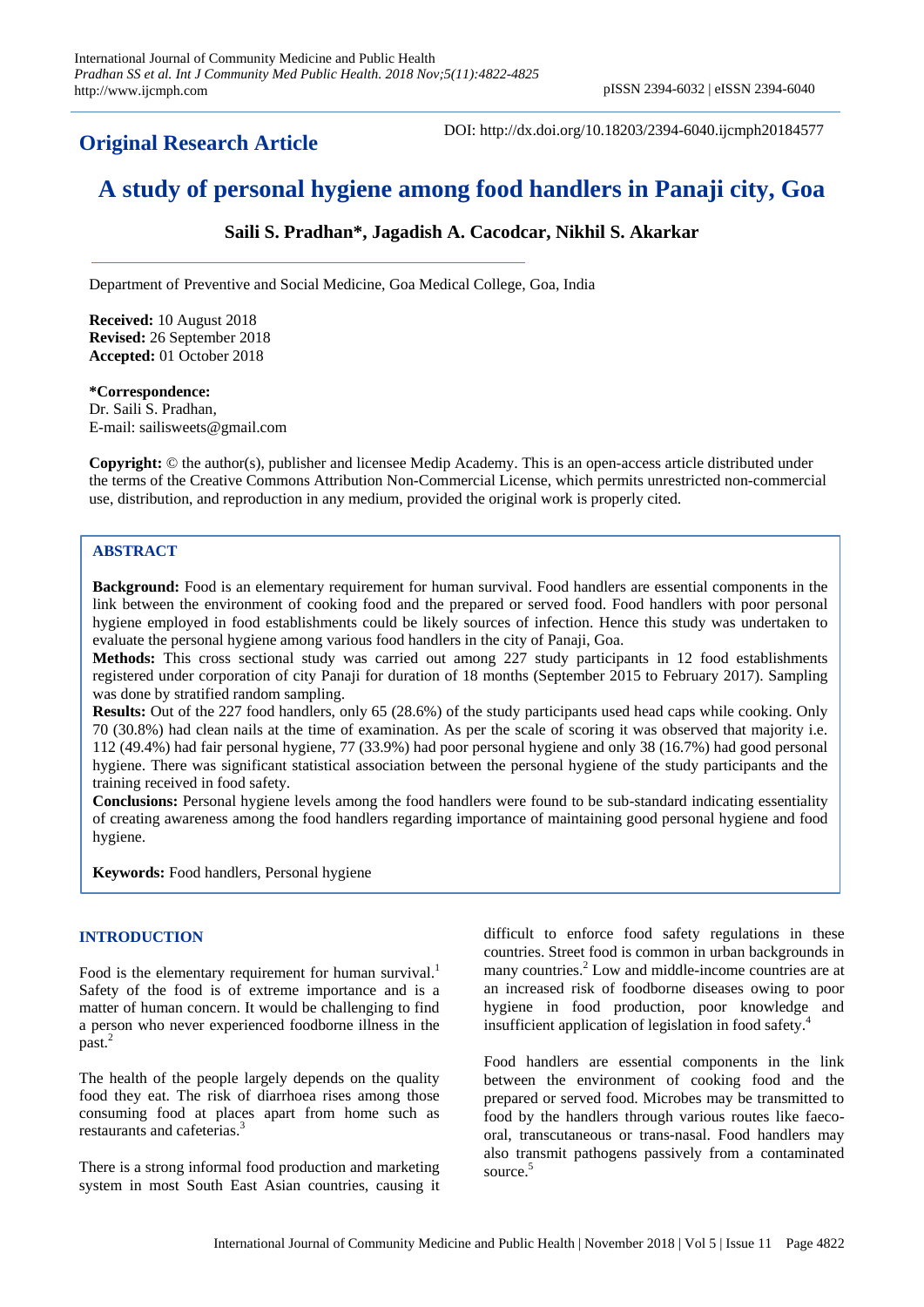Food handlers with poor personal hygiene employed in food establishments could be likely sources of infection. Their periodic health check-ups are of utmost importance to ensure that employees maintain good personal hygiene while handling food. Hence this study was undertaken to evaluate the personal hygiene among various food handlers in the city of Panaji, Goa.

## **METHODS**

This cross sectional study was carried out among 227 study participants in 12 food establishments registered under Corporation of City Panaji for a duration of 18 months (September 2015 to February 2017). Sampling was done by stratified random sampling. Institutional Ethics Committee approval was obtained from Goa Medical College. Permissions were also obtained from the Public Health Department of the State of Goa and Institutional Review Board of Directorate of Health services respectively.

#### *Inclusion criteria*

All categories of food handlers working in food establishments who gave consent to participate in the study including cook or chef, captains**,** waiters**,** cleaning staff**,** dish washers were enrolled in the study.

## *Exclusion criteria*

Food handlers unavailable despite of three visits at fortnightly intervals & those not consenting were excluded from the study.

Before entering the food establishment, verbal consent was taken from the owner and the purpose of the study was explained, confidentiality was assured and informed consent was obtained. A pre-designed, pre-tested, structured questionnaire was used.

The study questionnaire was administered by the investigator to each study participant. Information was obtained under components of the questionnaire including socio demographic profile and personal hygiene habits.

General examination of each food handler was performed by the investigator after administering the interview. Personal hygiene was evaluated using a scale of scoring for personal hygiene which was adapted from the Community Medicine Practical Guide by Gaur.<sup>6</sup> Health education on personal hygiene was given to each food handler to improve their personal hygiene and thus ensure food safety.

The data collected data from the completed questionnaires was duly entered into Microsoft excel spread sheet 2015 and transferred to SPSS version 14. Frequencies and proportions were calculated. Pearson's Chi square test was used for analysing association between the qualitative variables and odds ratio was calculated. P value less than 0.05 was considered significant.

#### **RESULTS**

The total number of food handlers included in the study was 227 from six different categories of food establishments registered under corporation of city Panaji. Out of the 227 study participants, it was seen that majority i.e. 142 (62.55%) were youth between of 21–30 years and majority i.e. 221 (97.4%) were males.

#### **Table 1: Personal hygiene habits among food handlers.**

| <b>Personal hygiene</b><br>habits | No. of food<br>handlers | <b>Percentage</b><br>$(\%)$ |
|-----------------------------------|-------------------------|-----------------------------|
| Daily bath                        | 227                     | 100                         |
| Use of head cap                   | 65                      | 28.6                        |
| <b>Clean nails</b>                | 70                      | 30.8                        |
| Use of separate foot<br>wear      | 131                     | 57.7                        |
| Use of gloves                     |                         | 33.9                        |

With regards to the personal hygiene habits among the study participants, all of them had daily bath. Only 65 (28.6%) of the study participants used head caps while cooking. Only 70 (30.8%) had clean nails at the time of examination. More than half i.e. 131 (57.7%) of the study participants wore separate foot wear at the work place. Only 77 (33.9%) used gloves at the work place (Table 1).



## **Figure 1: Hand washing practices among food handlers.**

Majority of the food handlers did not report correct hand washing practices post urination, post defecation & before handling food. 23.8% of the study participants did not report washing hands after passing urine, 31.3% reported washing with water only, 40.9% reported hand washing with water and soap and only 4% reported following correct hand washing practices. It was observed that 3.1% of the study participants did not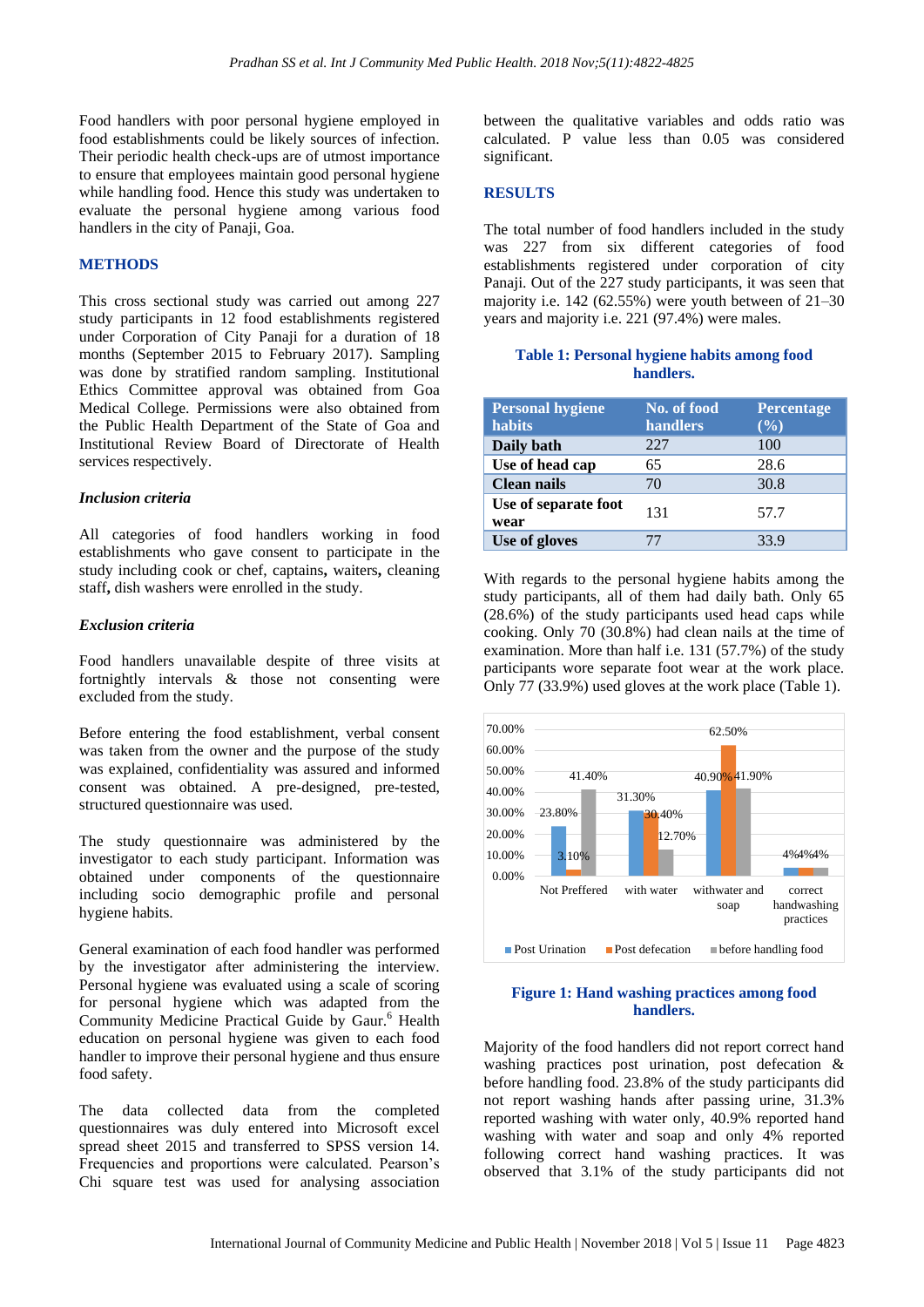report hand washing after defecation, 30.4% report washing with water only and 62.5% reported hand washing with water and soap. Only 4% reported following correct hand washing practices. While 41.4% of the study participants did not report washing hands before handling food and 12.7% reported washing with water only, 41.9% reported hand washing with water and soap and only 4% reported following correct hand washing practices (Figure 1).

# **Table 2: Distribution of food handlers according to their personal hygiene.**

|                            | <b>Sex</b>           |                        | <b>Total</b> |  |
|----------------------------|----------------------|------------------------|--------------|--|
| <b>Personal</b><br>hygiene | <b>Males</b><br>N(%) | <b>Females</b><br>N(%) | N(%)         |  |
| Good                       | 37(16.3)             | 1(0.4)                 | 38 (16.7)    |  |
| Fair                       | 108(47.6)            | 4(1.8)                 | 112 (49.4)   |  |
| Poor                       | 76(33.5)             | 1(0.4)                 | 77 (33.9)    |  |
| <b>Total</b>               | 221 (97.4)           | 6(2.6)                 | 227 (100)    |  |

When the personal hygiene levels were assessed among the study participants, as per the scale of scoring it was observed that majority i.e. 112 (49.4%) had fair personal hygiene, 77 (33.9%) had poor personal hygiene and only 38 (16.7%) had good personal hygiene. Out of the 221 (97.4%) males, majority 108 (47.6%) had fair personal hygiene, 33.5% had poor personal hygiene and 37 (16.3%) had good personal hygiene. Out of the 6 (2.6%) females, majority i.e. 4 (1.8%) of the females had fair personal hygiene, 1 (0.4%) had poor personal hygiene and 1 (0.4%) female had good personal hygiene (Table 2).

Out of 77 (33.9%) participants who had poor personal hygiene, majority i.e. 65 (28.6%) received no training in food safety, 9 (3.9%) received informal training and a minority i.e. 3 (1.4%) were fully trained but not qualified. None of the qualified and fully trained food handlers had poor personal hygiene.

Out of 112 (49.3%) participants who had fair personal hygiene, majority i.e. 81 (35.7%) received no training in food safety, 21 (9.3%) received informal training, 8 (3.5%) were fully trained but not qualified. Minority i.e. 2 (0.8%) were qualified and fully trained food handlers having fair personal hygiene.

It was observed that majority i.e. 5 (2.2%) of the qualified and fully trained food handlers and 10 (4.4%) of fully trained but not qualified food handlers had good personal hygiene. There was significant statistical association between the personal hygiene of the study participants and the training received in food safety (Table 3).

| Table 3: Association between personal hygiene and level of training in food safety among food handlers. |  |  |
|---------------------------------------------------------------------------------------------------------|--|--|
|                                                                                                         |  |  |

|                                | <b>Personal hygiene</b> |            |           | <b>Total</b> |
|--------------------------------|-------------------------|------------|-----------|--------------|
| <b>Training in food safety</b> | Good                    | Fair       | Poor      | N(%)         |
|                                | N(%)                    | N(%        | N(%)      |              |
| No training                    | 19(8.4)                 | 81 (35.7)  | 65(28.6)  | 165(72.7)    |
| <b>Informal training</b>       | 4(1.8)                  | 21(9.3)    | 9(3.9)    | 34(15)       |
| <b>Fully trained</b>           | 10(4.4)                 | 8(3.5)     | 3(1.4)    | 21(9.3)      |
| Qualified & fully trained      | 5(2.2)                  | 2(0.8)     | 0(0)      | 7(3)         |
| <b>Total</b>                   | 38(16.8)                | 112 (49.3) | 77 (33.9) | 227 (100)    |

 $\chi^2$ =36.65, df=6, p=0.000.

# **DISCUSSION**

Food handlers while at work should have clean nails and use gloves while handling food. Only 70 (30.8%) study participants had clean nails at the time of examination and 77 (33.9%) of the study participants used gloves at the work place. Similarly, Singh et al in their study done in North India reported that 34.8% food handlers used gloves while handling food.<sup>7</sup> Deshpande et al in their study on food handlers in Western Maharashtra reported that  $32\%$  had clean nails.<sup>8</sup>

Hand hygiene of the food handlers is of utmost importance. Soap and clean water should be made available at all times.<sup>9</sup> Food handlers should wash their hands properly before preparing food and after using toilets.<sup>10</sup> WHO recommends hand washing for 20-30 seconds. In our study, 62.5% reported hand washing with water and soap and only 4% reported following correct hand washing practices post defecation. However, Mudey et al in their study in a Wardha, reported that 49.38% washed hands with soap and water after visiting toilet.<sup>11</sup> Deshpande et al in their study in Western Maharashtra observed that 42 (58.33%) reported washing hands with soap.<sup>8</sup>

In the present study majority of the food handlers 108 (47.6%) had fair personal hygiene, and 77 (33.9%) had poor personal hygiene. Similar results were seen in a study done by Takalkar et al in Solapur where 32.5% had poor personal hygiene Ansari et al in their study in Aligarh reported 47.5% had satisfactory personal hygiene status.12,13 Kulkarni et al in their study in Bangalore reported that 16.8% had good personal hygiene status as per 10 point scoring system. $<sup>1</sup>$ </sup>